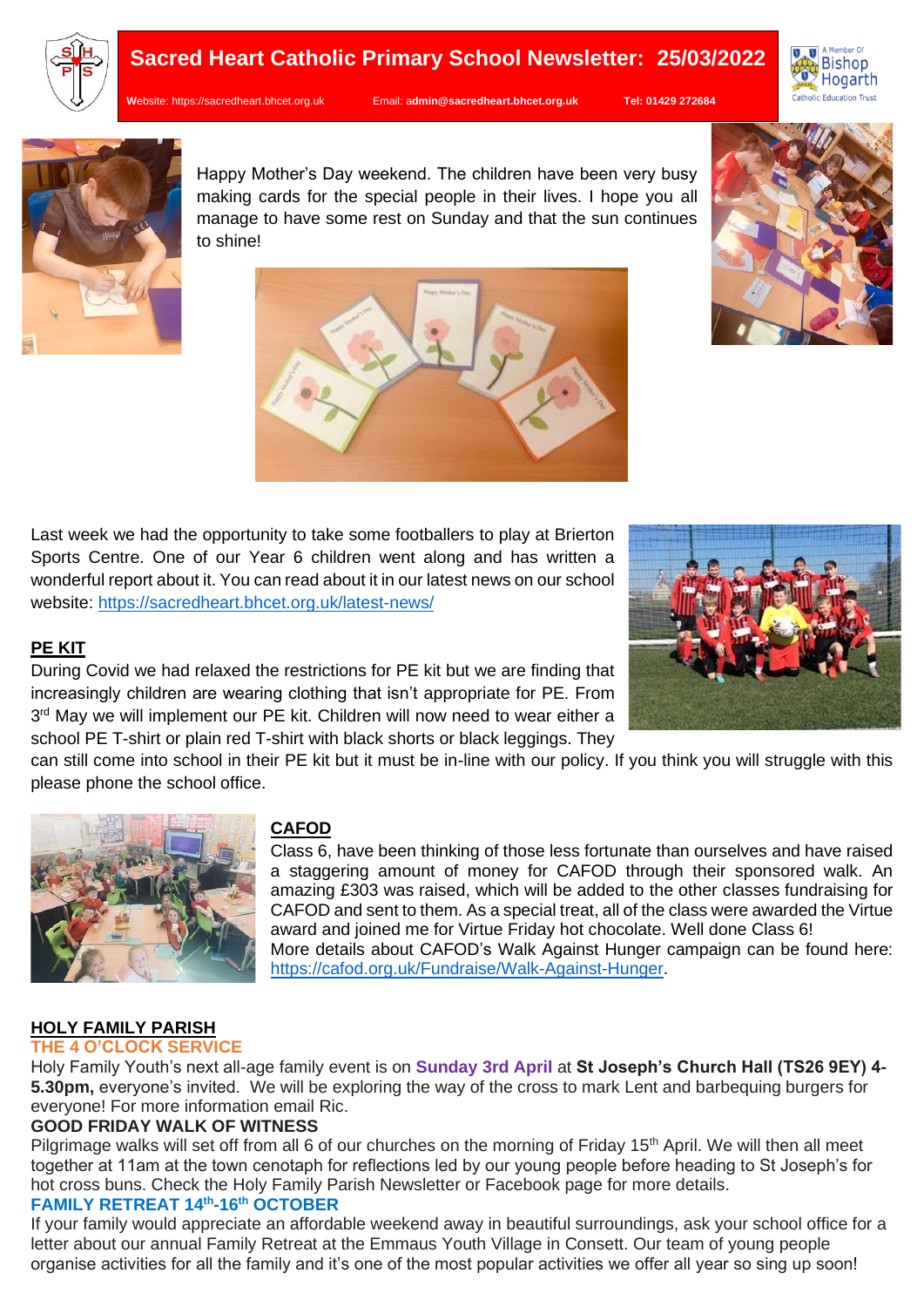**WONDERTOTS** is our new play group for nursery aged children and their parents/carers. It is free for all and takes place at **St Joseph's Church Hall** every Wednesday in term time 9.30-11am. Tea and coffee and kids snacks are provided too!

Further information can be found here:<https://sacredheart.bhcet.org.uk/parish/>



#### **STUDENT COUNCIL**

Two members of our Student Council went to Springwell School to join other primary schools for the School Council Forum on Monday. Agenda items included how we can help the people of Ukraine, we shared our Virtues and Virtue Friday hot chocolate as well as our class Well-Being Ambassadors.

#### **VIRTUE FRIDAY**

Well done to the children who were chosen for our Virtue Friday hot chocolate. This week we were looking at the Virtue honesty and these children had been chosen for demonstrating honesty in school, this week.



#### **CLASS DOJO**

Class Dojo is an invaluable way to keep communications open with parents, teachers and school. This weekend I was fortunate enough to go away for the night to a place without a signal. It was strange but nice to not have to keep checking my phone. However, it made me realise that people are now managing to go away for a day or two and may not have access to Wi-Fi.

During Covid myself and teachers alike were available via Dojo at times outside normal working hours but this may change as people (including staff) start doing more on their time off. If you do need to message myself or the teacher, outside of school hours, please do not expect an immediate reply. It may not be until the next day, or the next school day when Dojo is checked. You can phone the school office between 8am and 4.30pm. If it is to check on PE days, any events etc please check newsletters or the class story on your Dojo as the information may already be there. Our website too is updated regularly so the information may also be found on your child's class page. [https://sacredheart.bhcet.org.uk](https://sacredheart.bhcet.org.uk/)

#### **ATTENDANCE**

Attendance has continued to improve and our attendance this week is 94.5%. Well done to Class 3 – again! They have had the best attendance from all of the classes two weeks in a row now with 98.5% this week!